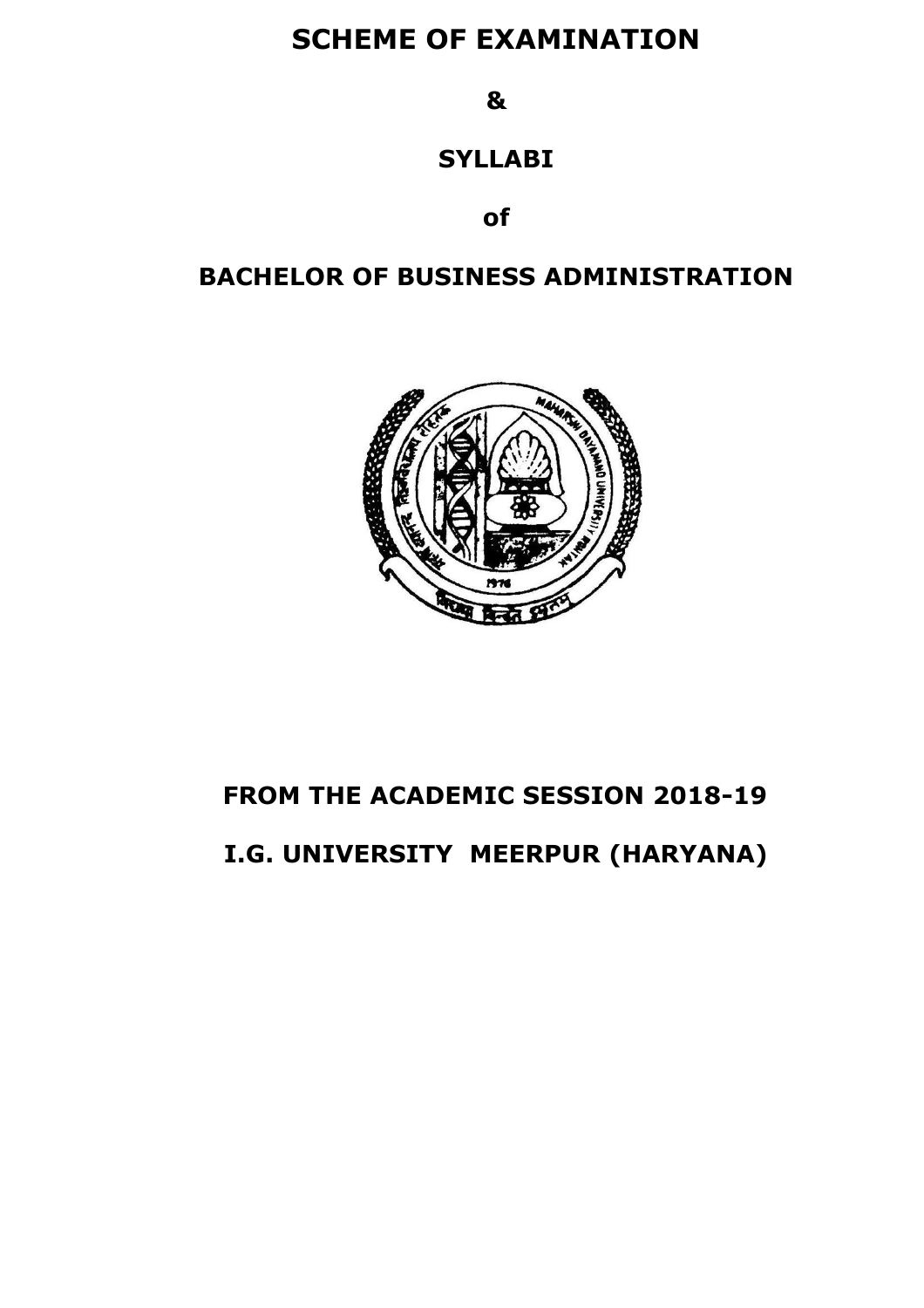# **CURRICULUM AND SCHEME OF EXAMINATIONS OF BBA PROGRAMME FROM THE SESSION 2018-19**

# **FIRST YEAR**

### **First Semester**

| <b>Paper No</b> | <b>Title of Paper(s)</b>                         | <b>External</b><br><b>Marks</b> | <b>Internal</b><br>Assessment/<br><b>Work-shop</b><br><b>Marks</b> | <b>Practical</b><br><b>Marks</b> | Total<br><b>Marks</b> |
|-----------------|--------------------------------------------------|---------------------------------|--------------------------------------------------------------------|----------------------------------|-----------------------|
| BBAN101         | <b>Business Organization</b>                     | 80                              | 20                                                                 |                                  | 100                   |
| <b>BBAN102</b>  | <b>Business Mathematics</b>                      | 80                              | 20                                                                 |                                  | 100                   |
| <b>BBAN103</b>  | <b>Financial Accounting</b>                      | 80                              | 20                                                                 |                                  | 100                   |
| <b>BBAN104</b>  | <b>Computer Fundamentals</b>                     | 50                              |                                                                    | 50                               | 100                   |
| <b>BBAN105</b>  | <b>Business Communication</b>                    | 80                              | 20                                                                 |                                  | 100                   |
| <b>BBAN106</b>  | Micro-economics for<br><b>Business Decisions</b> | 80                              | 20                                                                 |                                  | 100                   |
|                 | TOTAL                                            |                                 |                                                                    |                                  | 600                   |

### **Second Semester**

| <b>Paper No</b> | <b>Title of Paper(s)</b>               | <b>External</b><br><b>Marks</b> | <b>Internal</b><br>Assessment/<br>Work-shop<br><b>Marks</b> | <b>Practical</b><br><b>Marks</b> | Total<br><b>Marks</b> |
|-----------------|----------------------------------------|---------------------------------|-------------------------------------------------------------|----------------------------------|-----------------------|
| <b>BBAN201</b>  | Principles of<br>Management            | 80                              | 20                                                          |                                  | 100                   |
| <b>BBAN202</b>  | Macro-economic Analysis<br>and Policy  | 80                              | 20                                                          |                                  | 100                   |
| <b>BBAN203</b>  | Company accounts                       | 80                              | 20                                                          |                                  | 100                   |
| BBAN204         | Computer Applications in<br>Management | 50                              |                                                             | 50                               | 100                   |
| <b>BBAN205</b>  | Organizational Behavior                | 80                              | 20                                                          |                                  | 100                   |
| <b>BBAN206</b>  | <b>Business Statistics</b>             | 80                              | 20                                                          |                                  | 100                   |
|                 | TOTAL                                  |                                 |                                                             |                                  | 600                   |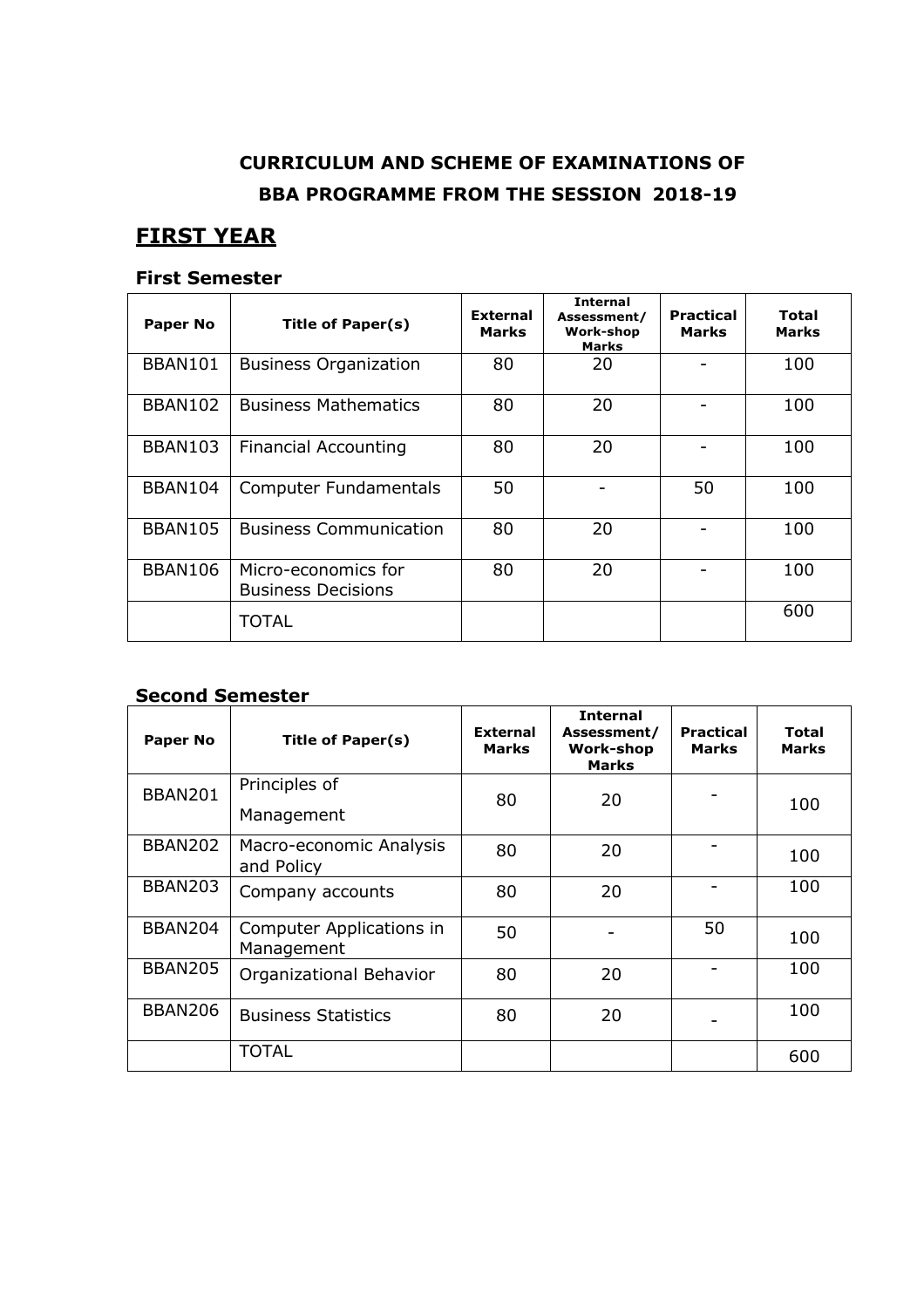### **CURRICULUM AND SCHEME OF EXAMINATIONS OF BBA PROGRAMME FROM THE SESSION 2018-19**

# **SECOND YEAR**

### **Third Semester**

| <b>Paper No</b> | <b>Title of Paper(s)</b>                         | <b>External</b><br><b>Marks</b> | <b>Internal</b><br>Assessment/<br><b>Work-shop</b><br><b>Marks</b> | Practical<br><b>Marks</b> | Total<br><b>Marks</b> |
|-----------------|--------------------------------------------------|---------------------------------|--------------------------------------------------------------------|---------------------------|-----------------------|
| <b>BBAN301</b>  | Cost and Management<br>Accounting                | 80                              | 20                                                                 |                           | 100                   |
| <b>BBAN302</b>  | Marketing Management                             | 80                              | 20                                                                 |                           | 100                   |
| <b>BBAN303</b>  | Capital Markets                                  | 80                              | 20                                                                 |                           | 100                   |
| <b>BBAN304</b>  | Introduction to<br><b>Information Technology</b> | 50                              |                                                                    | 50                        | 100                   |
| <b>BBAN305</b>  | <b>Environment Studies</b>                       | 80                              | 20                                                                 |                           | 100                   |
| <b>BBAN306</b>  | Disaster Management                              | 80                              | 20                                                                 |                           | 100                   |
|                 | <b>TOTAL</b>                                     |                                 |                                                                    |                           | 600                   |

### **Fourth Semester**

| <b>Paper No</b> | Title of Paper(s)                           | <b>External</b><br><b>Marks</b> | <b>Internal</b><br>Assessment/<br><b>Work-shop</b><br><b>Marks</b> | <b>Practical</b><br><b>Marks</b> | Total<br><b>Marks</b> |
|-----------------|---------------------------------------------|---------------------------------|--------------------------------------------------------------------|----------------------------------|-----------------------|
| BBAN401         | <b>Financial Management</b>                 | 80                              | 20                                                                 |                                  | 100                   |
| <b>BBAN402</b>  | Human Resource<br>Management                | 80                              | 20                                                                 |                                  | 100                   |
| <b>BBAN403</b>  | <b>Business Research</b><br>Methods         | 80                              | 20                                                                 |                                  | 100                   |
| <b>BBAN404</b>  | <b>Business Laws</b>                        | 80                              | 20                                                                 |                                  | 100                   |
| <b>BBAN405</b>  | Data<br><b>Base</b><br>Management<br>System | 50                              |                                                                    | 50                               | 100                   |
| <b>BBAN406</b>  | Human Rights and Values                     | 80                              | 20                                                                 |                                  | 100                   |
|                 | <b>TOTAL</b>                                |                                 |                                                                    |                                  | 600                   |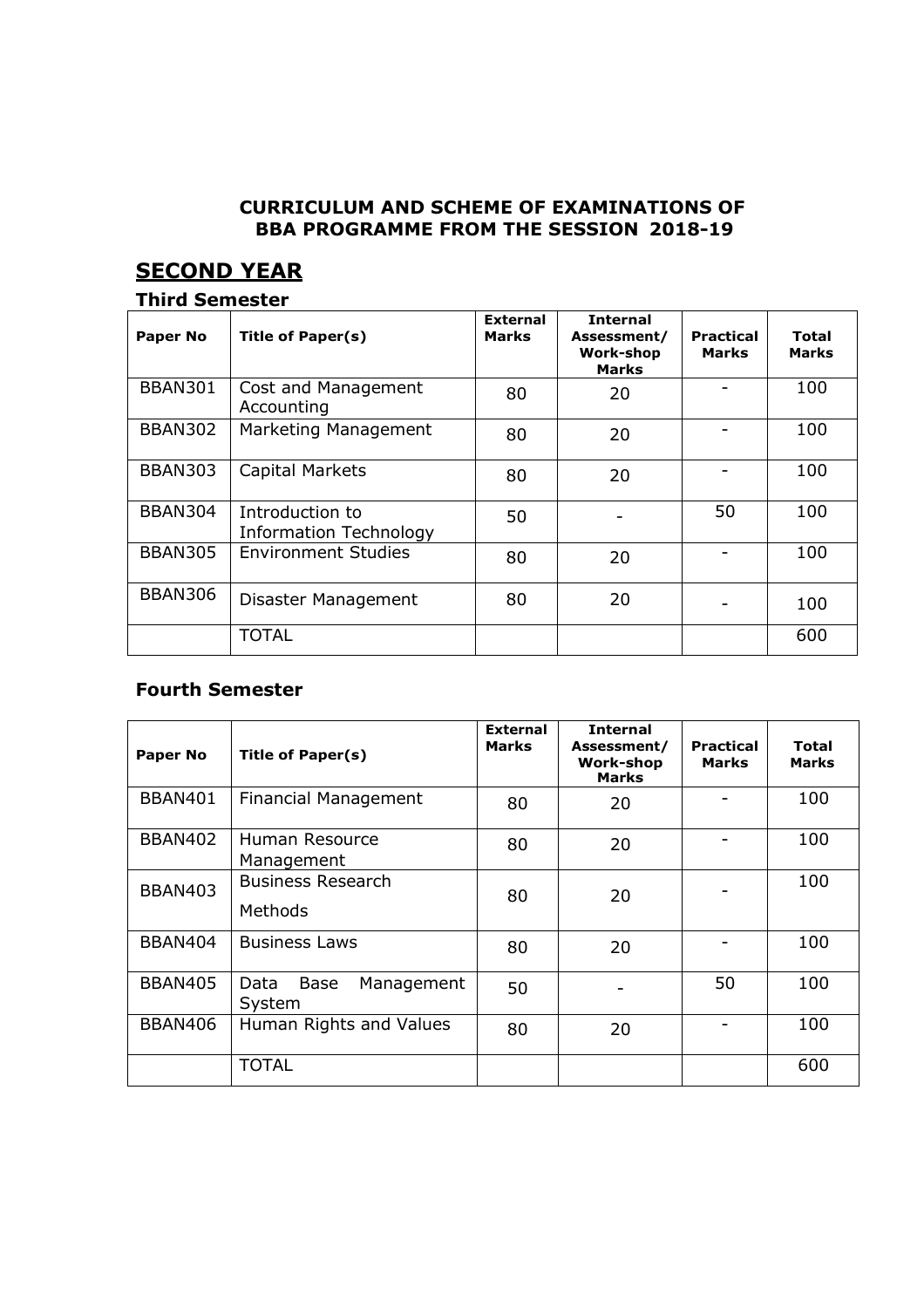# **CURRICULUM AND SCHEME OF EXAMINATIONS OF BBA**

# **PROGRAMME FROM THE SESSION 2018-19**

### **THIRD YEAR Fifth Semester**

|                 |                                                                 | <b>External</b> | <b>Internal</b>                                 |                                  |                       |
|-----------------|-----------------------------------------------------------------|-----------------|-------------------------------------------------|----------------------------------|-----------------------|
| <b>Paper No</b> | Title of Paper(s)                                               | <b>Marks</b>    | Assessment/<br><b>Work-shop</b><br><b>Marks</b> | <b>Practical</b><br><b>Marks</b> | Total<br><b>Marks</b> |
| <b>BBAN501</b>  | <b>Production and Materials</b><br>Management                   | 80              | 20                                              |                                  | 100                   |
| <b>BBAN502</b>  | Company Law                                                     | 80              | 20                                              |                                  | 100                   |
| <b>BBAN503</b>  | <b>Indian Business</b>                                          | 80              | 20                                              |                                  | 100                   |
|                 | Environment                                                     |                 |                                                 |                                  |                       |
| <b>BBAN504</b>  | Computer Networking &<br>Internet                               | 50              |                                                 | 50                               | 100                   |
| <b>BBAN505</b>  | <b>Skills</b><br>Presentation<br>and<br>Personality Development | 80              | 20                                              |                                  | 100                   |
| <b>BBAN506</b>  | <b>Cyber Security</b>                                           | 80              | 20                                              |                                  | 100                   |
| <b>BBAN507</b>  | <b>Summer Training Report</b>                                   | 100             |                                                 |                                  | 100                   |
|                 | <b>TOTAL</b>                                                    |                 |                                                 |                                  | 700                   |

### **Sixth Semester**

| <b>Paper No</b> | <b>Title of Paper(s)</b>                        | <b>External</b><br><b>Marks</b> | <b>Internal</b><br>Assessment/<br><b>Work-shop</b><br><b>Marks</b> | <b>Practical</b><br><b>Marks</b> | Total<br><b>Marks</b> |
|-----------------|-------------------------------------------------|---------------------------------|--------------------------------------------------------------------|----------------------------------|-----------------------|
| <b>BBAN601</b>  | <b>Income Tax</b>                               | 80                              | 20                                                                 |                                  | 100                   |
| <b>BBAN602</b>  | System Analysis &<br>Design                     | 80                              | 20                                                                 |                                  | 100                   |
| <b>BBAN603</b>  | Foundations of<br><b>International Business</b> | 80                              | 20                                                                 |                                  | 100                   |
| <b>BBAN604</b>  | Consumer Protection                             | 80                              | 20                                                                 |                                  | 100                   |
| BBAN605         | E-Commerce                                      | 50                              |                                                                    | 50                               | 100                   |
| <b>BBAN606</b>  | Project Report                                  | 100                             |                                                                    |                                  | 100                   |
| <b>BBAN607</b>  | Comprehensive Viva-<br>voce                     | 100                             |                                                                    |                                  | 100                   |
|                 | TOTAL                                           |                                 |                                                                    |                                  | 700                   |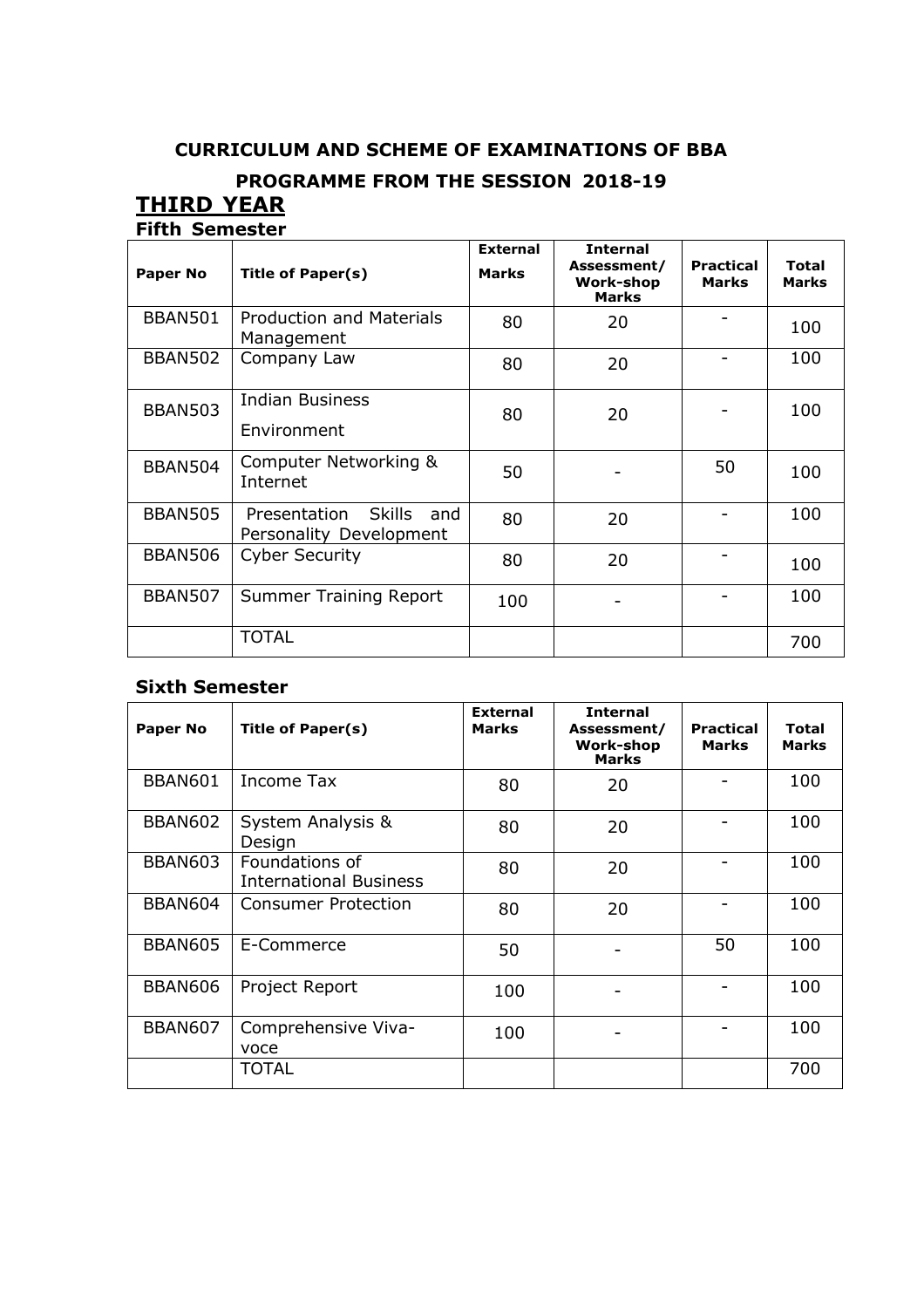# **PRINCIPLES OF MANAGEMENT PAPER CODE: BBAN-201**

### **UNIT-I**

Introduction – nature and process of management, basic managerial roles and skills, nature of managerial work; approaches to management – classical, human relations and behavioral, systems and contingency approaches; contemporary issues and challenges.

#### **UNIT-II**

Planning and decision making – concept, purpose and process of planning, kinds of plans, strategic planning, tactical planning and operational planning, goal setting, MBO; decision making – nature and process, behavioral aspects of decision making, forms of group decision making in organizations.

#### **UNIT-III**

Organizing and leading elements of organizing – division of work, departmentalization, distribution of authority, coordination; organization structure and design; leadership – nature and significance, leadership styles, behavioral and situational approaches to leadership.

#### **UNIT-IV**

Management control – nature, purpose and process of controlling, kinds of control system, prerequisites of effective control system, resistance to control, controlling techniques, social audit.

### **SUGGESTED READINGS:**

- 1. Griffin, Ricky W, Management, Biztantra, New Delhi
- 2. Rao, VSP, Management, Excel Books, New Delhi
- 3. Stoner, Freeman and Gilbert, Jr. Management, Pearson Education, New Delhi
- 4. Weihrich, Heinz and Harold Koontz, Management: A Global Perspective, Tata McGraw Hill
- 5. Daft, Management, Thompson Learning, New Delhi
- 6. Robbins, S.P., Management, Pearson Education

- 1. **Instructions for External Examiner**: The question paper shall be divided in two sections. **Section 'A'** shall comprise of eight short answer type questions from whole of the syllabus carrying two marks each, which shall be compulsory. Answer to each question should not exceed 50 words normally.
- 2. **Section 'B'** shall comprise of 8 questions (2 questions from each unit). The students will be required to attempt four questions selecting one question from each unit.
- 3. All questions will carry equal marks.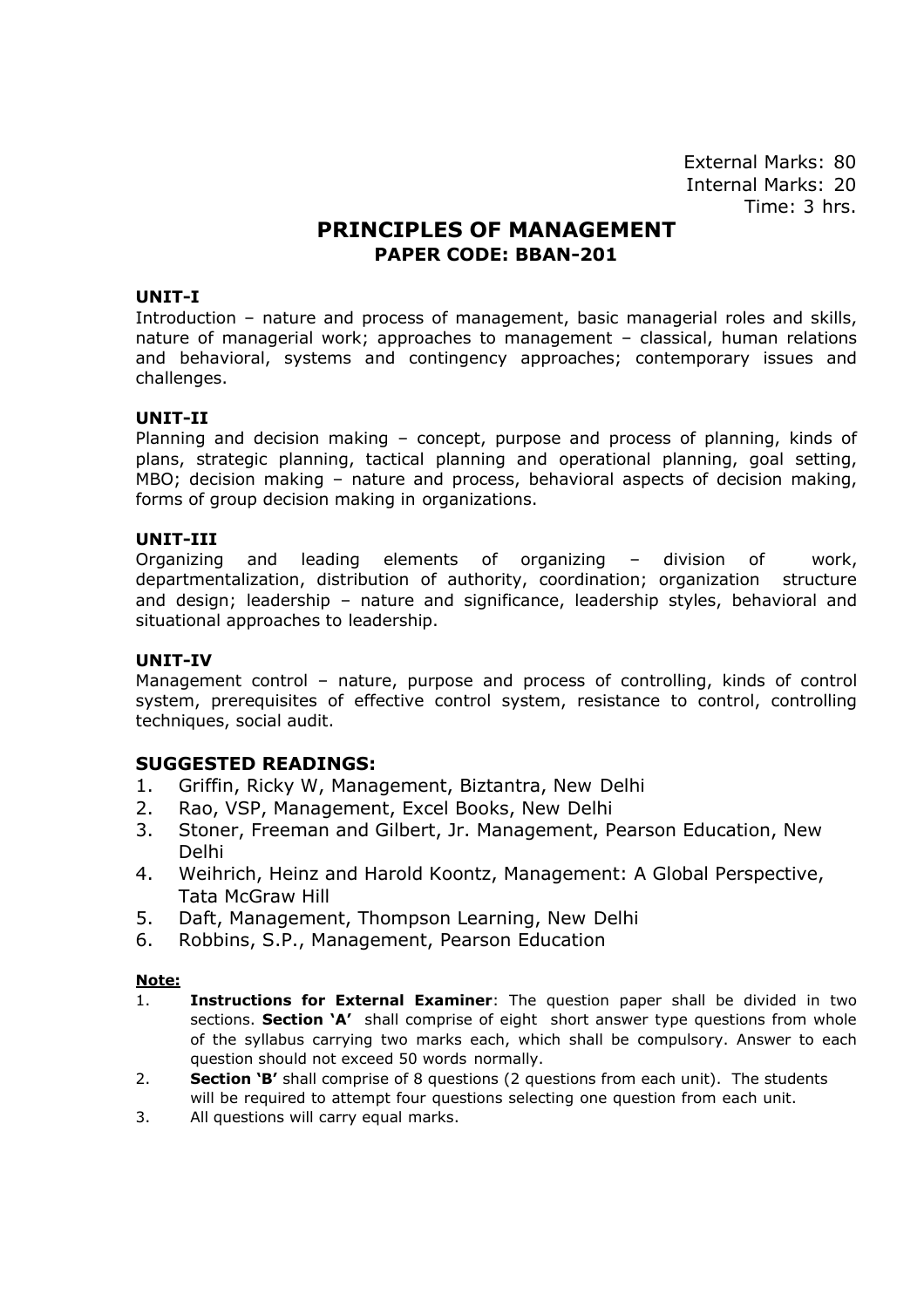## **MACRO ECONOMIC ANALYSIS AND POLICY PAPER CODE: BBAN-202**

### **UNIT-I**

Nature and scope of macroeconomics, circular flow of income; national income – alternative concepts and the measures, income and their interrelationship, stock and flow variables, aggregate demand, supply and macroeconomic equilibrium, nature of a trade cycle, causes of booms and recessions.

### **UNIT-II**

Macro analysis of consumer behavior, cyclical and secular consumption, income consumption relationship, absolute, relative and permanent income hypothesis, simple Keynesian Model of income determination; multiplier analysis.

### **UNIT-III**

Nature of fiscal policy, fiscal deficits, fiscal policy in relation to growth and price stability, basic issues in fiscal deficit management, nature and management of public debt; business taxes – types, rationale and incidence.

### **UNIT-IV**

Money supply measures; credit creation process and money multiplier, instruments of monetary policy; promotional and regulatory role of central bank; monetary policy – types, causes, effects and control measures.

### **SUGGESTED READINGS:**

- 1. Gupta, G.S., Macroeconomics Theory and Applications, Tata McGraw Hill, New Delhi
- 2. Edward Shapiro, Macroeconomic Analysis, Galgotia, New Delhi
- 3. Gupta S.B., Monetary Economics: Theory, Policy and Institutions, S. Chand, New Delhi
- 4. Vaish, M.C., Macroeconomic Theory, Vikas Publications, New Delhi
- 5. D'souza, Errol, Macroeconomics, Pearson Education, New Delhi

- 1. **Instructions for External Examiner**: The question paper shall be divided in two sections. **Section 'A'** shall comprise of eight short answer type questions from whole of the syllabus carrying two marks each, which shall be compulsory. Answer to each question should not exceed 50 words normally.
- 2. **Section 'B'** shall comprise of 8 questions (2 questions from each unit). The students will be required to attempt four questions selecting one question from each unit.
- 3. All questions will carry equal marks.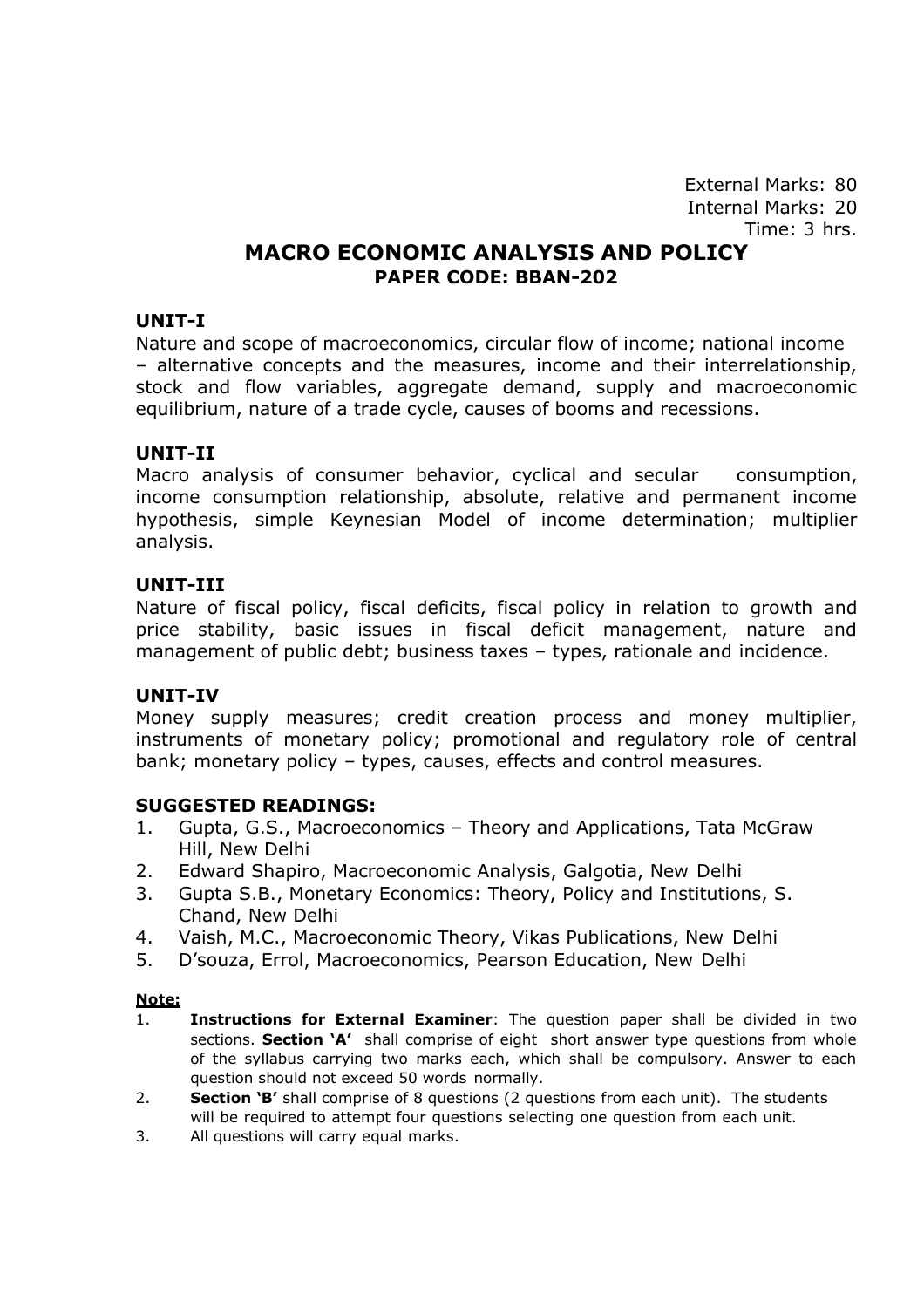# **COMPANY ACCOUNTS PAPER CODE: BBAN-203**

### **UNIT-I**

Accounting for share capital transaction, alternation of share capital, buy-back of shares, acquisition of business and profit prior to incorporation.

### **UNIT-II**

Debentures; issue of debentures, methods of redemption of debentures, underwriting of shares and debentures.

### **UNIT-III**

Statutory provision regarding preparation of company's final accounts, preparation of profit and loss account and balance sheet of company as per the requirement of Schedule VI of the companies act, state the basic features of accounting standards 4, 5, 15, 17 18 and 29; company liquidation accounts.

### **UNIT-IV**

Valuation of Goodwill and shares, banking company accounts, insurance company accounts.

### **SUGGESTED READINGS:**

- 1. Gupta R.L., Advanced Accounting Vol. II, S. Chand & Sons, New Delhi
- 2. Grewal T.S. and M.C. Shukla, Advanced Accounting, S. Chand & Sons, New Delhi
- 3. Jain, S.P. & K.L. Narang, Advanced Accounting, Kalyani Publishers, New Delhi
- 4. Monga, J.R., Corporate Accounting, Margin Paper Bank, New Delhi
- 5. Maheshwari S.N., Advanced Accounting, Vikas Publications

- 1. **Instructions for External Examiner**: The question paper shall be divided in two sections. **Section 'A'** shall comprise of eight short answer type questions from whole of the syllabus carrying two marks each, which shall be compulsory. Answer to each question should not exceed 50 words normally.
- 2. **Section 'B'** shall comprise of 8 questions (2 questions from each unit). The students will be required to attempt four questions selecting one question from each unit.
- 3. All questions will carry equal marks.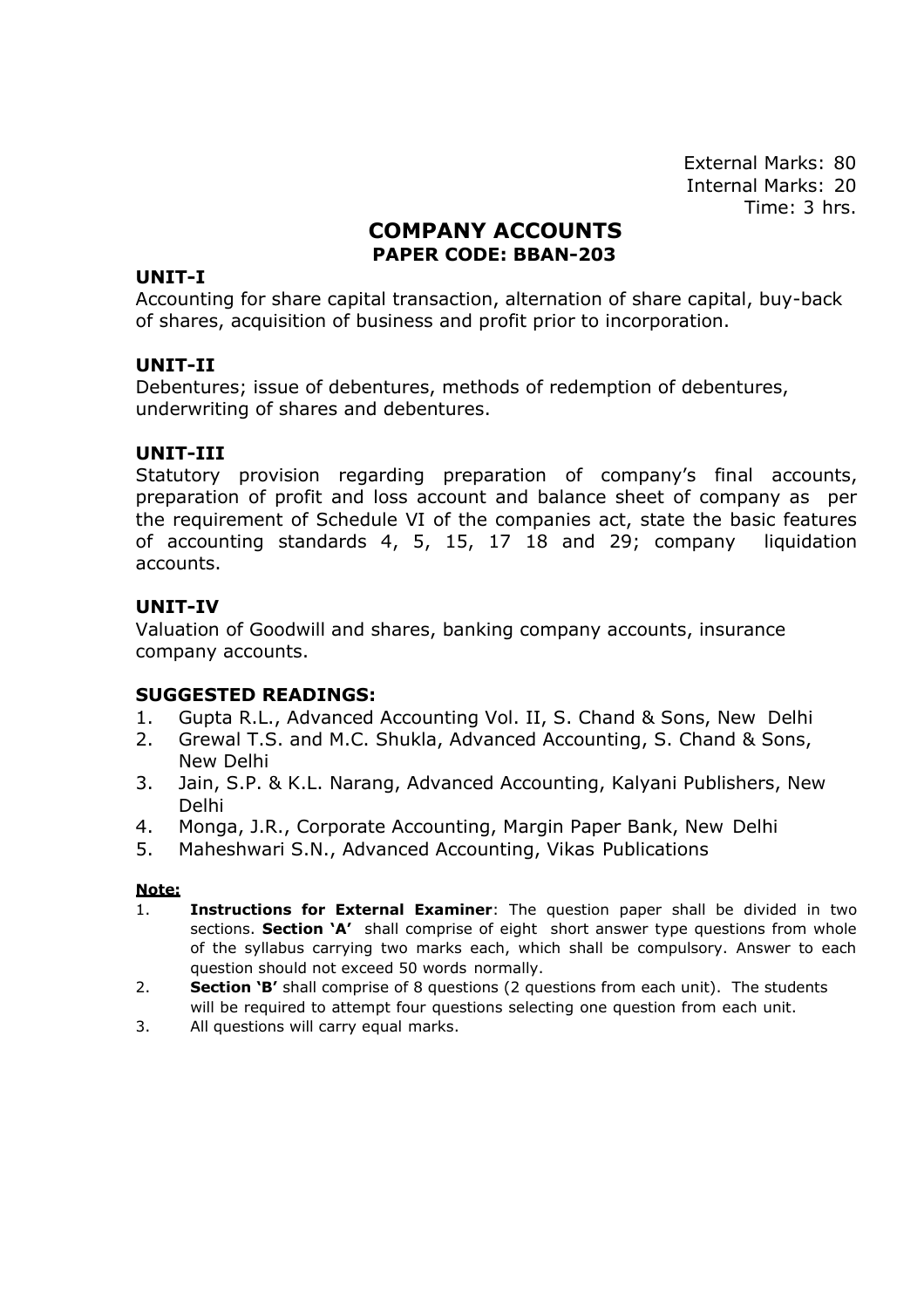External Marks: 50 Practical Marks: 50 Time: 3 hrs.

### **COMPUTER APPLICATIONS IN MANAGEMENT PAPER CODE: BBAN-204**

### **UNIT-I**

Introduction to Computers – History, basic anatomy, operating system, memory, input/output devices; types of computers, classification of computers; hardware and software.

Networking – Advantage, types, devices and network connection, wireless networking; virus and firewalls.

### **UNIT-II**

Introduction to information technologies; www, search engines, web browsers, IP addressing, web hosting and web publishing, Internet applications in business, chatting and e-mailing; computer applications, advantages and limitations, use in offices, education, institutions, healthcare.

### **UNIT-III**

Data, information and types; Information systems, types – MIS, TPS, OAS, DSS, expert systems, executive information systems.

### **UNIT-IV**

Multimedia applications in business; marketing and advertising; web applications of multimedia.

### **SUGGESTED READINGS:**

- 1. Saxena, Computer Applications in Management, Vikas Publishing House, New Delhi
- 2. Ram, B., Computer Fundamentals, New Age Publication, New Delhi
- 3. Saxena and Pradeep Kumar, Computer Applications in Management, Anmol Publication
- 4. Goel and Kakhar, Computer, New Age Publication

- question should not exceed 50 words normally. 1. **Instructions for External Examiner**: The question paper shall be divided in two sections. **Section 'A'** shall comprise of five short answer type questions from whole of the syllabus carrying two marks each, which shall be compulsory. Answer to each
- **Section 'B'** shall comprise of 8 questions (2 questions from each unit). The students will be required to attempt four questions selecting one question from each unit. 2.
- All questions will carry equal marks. 3.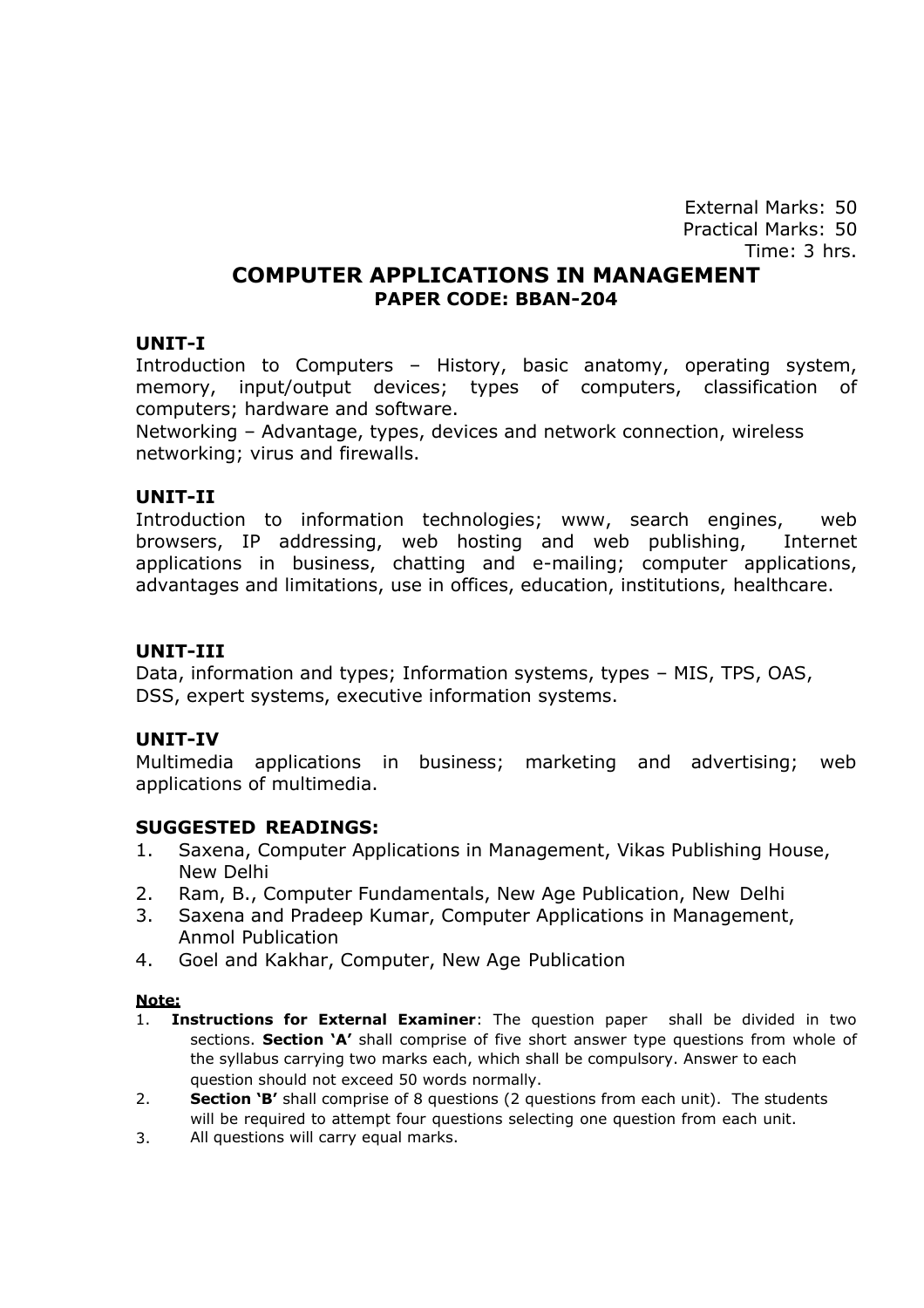### **ORGANIZATIONAL BEHAVIOR PAPER CODE: BBAN-205**

### **UNIT-I**

Introduction – Concept and scope of organizational behavior, historical development of organizational behavior, emerging trends and hanging profiles of workforce; Foundations of organizational behavior, challenges of organizational behavior.

### **UNIT-II**

Foundations of individual behavior; Individual Processes – Personality, values, attitudes, perception, learning and motivation, emotional intelligence: meaning, implications.

### **UNIT-III**

Foundations of group behavior; Team Processes – Interpersonal communication, group dynamics, teams and teamwork, conflict and negotiation in workplace, power and politics.

### **UNIT-IV**

Organizational processes – organizational structure and design, organizational culture, organizational change, development and stress management.

### **SUGGESTED READINGS:**

- 1. Robbins, S.P., Organizational Behavior, Pearson Education, New Delhi
- 2. McShane, Steven L, Mary VonGlinow and Radha R. Sharma, Organizational Behavior, Tata McGraw Hill, New Delhi
- 3. Pareek, Udai, Understanding Organizational Behavior, Oxford University Press, New Delhi
- 4. Griffin, Ricky W, and Gregory Moorhead, Organizational Behavior, Houghton Mifflin Company
- 5. New Storm, Organizational Behavior, Tata McGraw Hill

- question should not exceed 50 words normally. 1. **Instructions for External Examiner**: The question paper shall be divided in two sections. **Section 'A'** shall comprise of eight short answer type questions from whole of the syllabus carrying two marks each, which shall be compulsory. Answer to each
- **Section 'B'** shall comprise of 8 questions (2 questions from each unit). The students will be required to attempt four questions selecting one question from each unit. 2.
- All questions will carry equal marks. 3.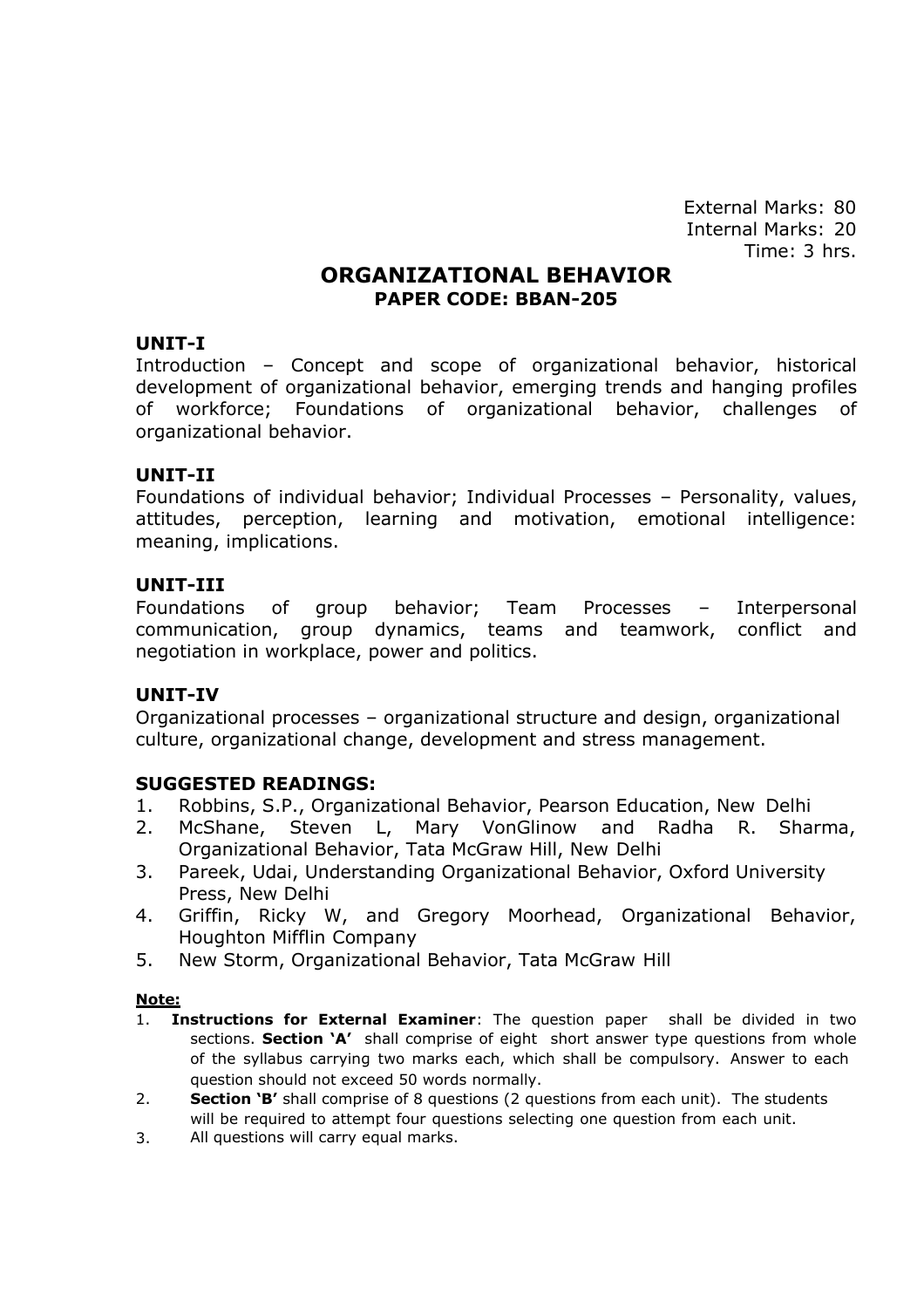# **BUSINESS STATISTICS PAPER CODE: BBAN-206**

#### **UNIT-I**

Statistics: Meaning, evolution, scope, limitations and applications; data classification; tabulation and presentation: meaning, objectives and types of classification, formation of frequency distribution, role of tabulation, parts, types and construction of tables, significance, types and construction of diagrams and graphs.

#### **UNIT-II**

Measures of Central Tendency and Dispersion: Meaning and objectives of measures of central tendency, different measure viz. arithmetic mean, median, mode, geometric mean and harmonic mean, characteristics, applications and limitations of these measures; measure of variation viz. range, quartile deviation mean deviation and standard deviation, co-efficient of variation and skewness.

#### **UNIT-III**

Correlation and Regression: Meaning of correlation, types of correlation – positive and negative correlation, simple, partial and multiple correlation, methods of studying correlation; scatter diagram, graphic and direct method; properties of correlation co-efficient, rank correlation, coefficient of determination, lines of regression, co-efficient of regression, standard error of estimate.

#### **UNIT-IV**

Index numbers and time series: Index number and their uses in business; construction of simple and weighed price, quantity and value index numbers; test for an ideal index number, components of time series viz. secular trend, cyclical, seasonal and irregular variations, methods of estimating secular trend and seasonal indices; use of time series in business forecasting and its limitations, calculating growth rate in time series.

### **SUGGESTED READINGS:**

- 1. Gupta, S.P. & M.P. Gupta, Business Statistics
- 2. Gupta, C.B., An Introduction to Statistical Methods
- 3. Gupta, B.N., An Introduction to Modern Statistics
- 4. Sancheti, S.C. & V.K. Kapoor, Statistical Methods
- 5. Ellhans, D.N., Fundamentals of Statistics
- 6. Gupta, S.P., Statistical Methods
- 7. Sharma, J.K., Business Statistics, Pearson Education, New Delhi **Note:**
- 1. **Instructions for External Examiner**: The question paper shall be divided in two sections. **Section 'A'** shall comprise of eight short answer type questions from whole of the syllabus carrying two marks each, which shall be compulsory. Answer to each question should not exceed 50 words normally.
- 2. **Section 'B'** shall comprise of 8 questions (2 questions from each unit). The students will be required to attempt four questions selecting one question from each unit.
- 3. All questions will carry equal marks.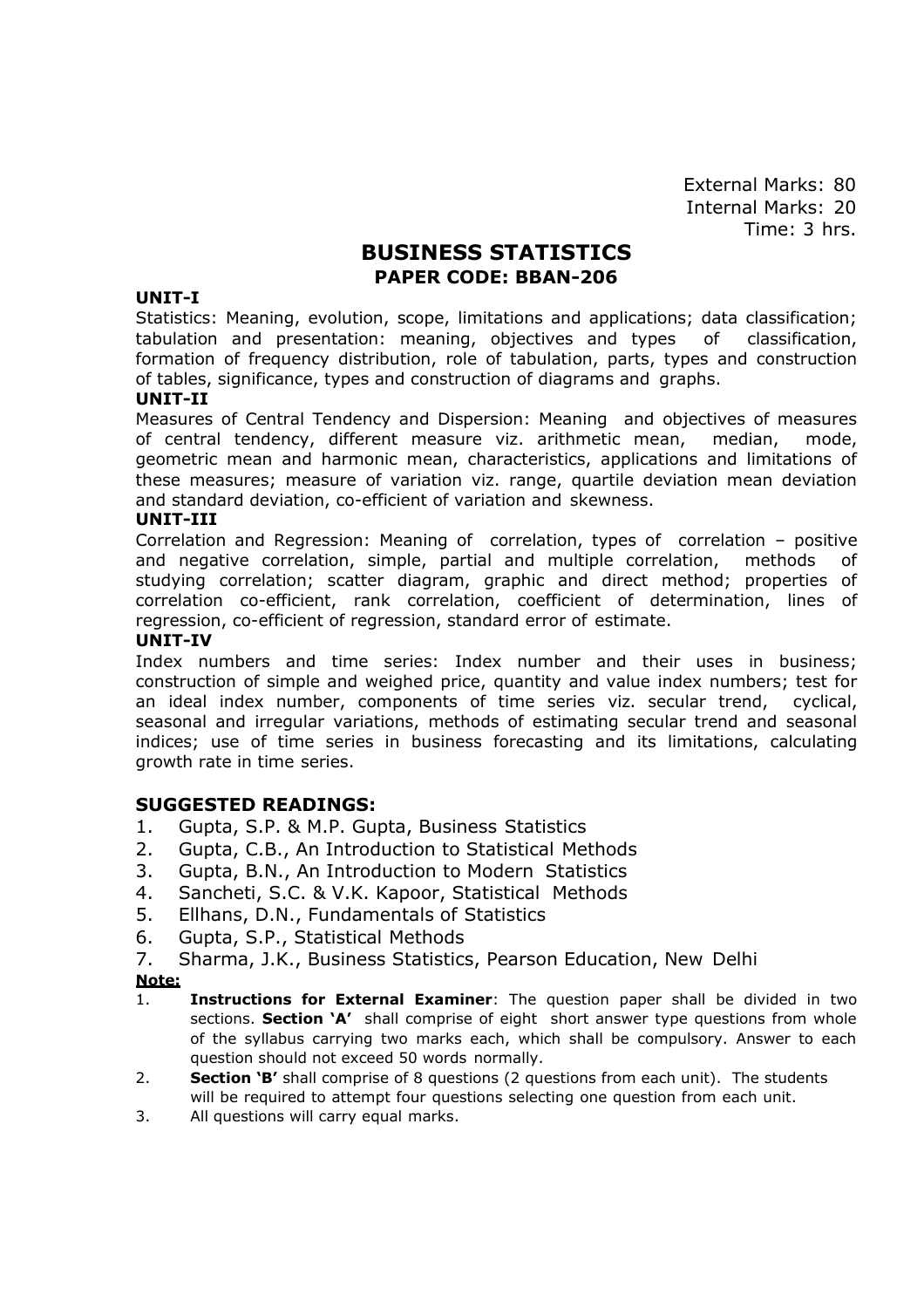## **FINANCIAL MANAGEMENT PAPER CODE: BBAN-401**

External Marks: 80 Internal Marks: 20 Time: 3 hrs.

### **UNIT-I**

Evolution, scope and function of finance managers, objectives of financial management, profit vs. wealth maximization, time value of money.

### **UNIT-II**

Investment Decisions; brief introduction of cost of capital; methods of capital budgeting; ARR, PBP, NPV and IRR, capital rationing (simple problems on capital budgeting methods).

### **UNIT-III**

Financing decision: operational and financial leverage; capital structure theories – NI, NOI and traditional approach; EPS-EBIT Analysis.

### **UNIT-IV**

Dividend decision and Management of working capital; determinants of dividend policy; Walter's Dividend Model; Operating Cycle, brief discussion on management of cash, receivable and inventory (simple problem on operating cycle and inventory management).

### **SUGGESTED READINGS:**

- 1. Pandey, I.M., Financial Management, Vikas Publishing House, New Delhi
- 2. Khan and Jain, Financial Management, Tata McGraw Hill, New Delhi Kishore, R., Financial Management, Taxman's Publishing House, New Delhi

### **Note:**

**Instructions for External Examiner**: The question paper shall be divided in two sections. **Section 'A'** shall comprise of eight short answer type questions from whole of the syllabus carrying two marks each, which shall be compulsory. Answer to each question should not exceed 50 words normally.

**Section 'B'** shall comprise of 8 questions (2 questions from each unit). The students will be required to attempt four questions selecting one question from each unit.

All questions will carry equal marks.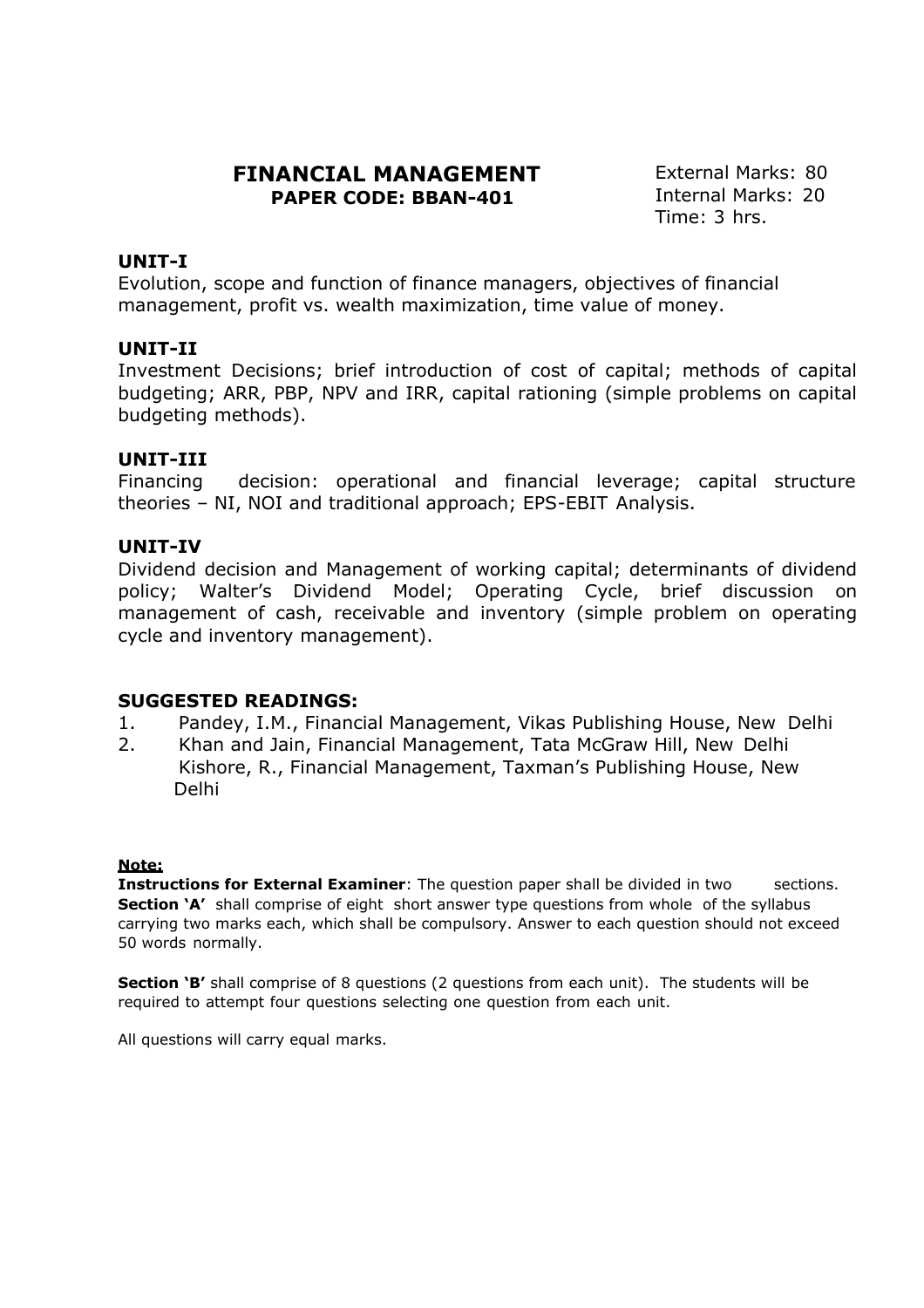## **HUMAN RESOURCE MANAGEMENT PAPER CODE: BBAN-402**

### **UNIT-I**

Introduction – nature and scope of human resource management, HRM objectives and functions, HRM policies, HRM in globally competitive environment; strategic human resource management, HR outsourcing – BPO, KPO.

### **UNIT-II**

Acquiring human resources – human resource planning, job analysis and job design, employee involvement, flexible work schedule, recruitment, selecting human resources, placement and induction, right sizing.

### **UNIT-III**

Developing human resources – employee training, training need assessment, training methods and evaluation, cross-cultural training, designing executive development programme, techniques of executive development, career planning and development. Employee retention, Succession planning.

### **UNIT-IV**

Enhancing and rewarding performance – establishing the performance management system, establishing rewards and pay plans, employee benefits, ensuring a safe and healthy work environment. Balance Scorecard, Competency based HRM.

### **SUGGESTED READINGS:**

- 1. Bohlander George and Scott Snell, Management Human Resources, Thomson Learning,
- 2. Bhattacharyya, Dipak Kumar, Human Resource Management, Excel Books, New Delhi
- 3. Cascio, Wayne F., Managing Human Resources, Tata McGraw Hill, New Delhi
- 4. DeCenzo, David A, and Stephan P. Robbins, Fundamentals of Human Resource Management, Wiley India, New Delhi
- 5. DeNisi, Angelo S, and Ricky W Griffin, Human Resource Management, Biztantra, New Delhi

- 1. **Instructions for External Examiner**: The question paper shall be divided in two sections. **Section 'A'** shall comprise of eight short answer type questions from whole of the syllabus carrying two marks each, which shall be compulsory. Answer to each question should not exceed 50 words normally.
- 2. **Section 'B'** shall comprise of 8 questions (2 questions from each unit). The students will be required to attempt four questions selecting one question from each unit.
- 3. All questions will carry equal marks.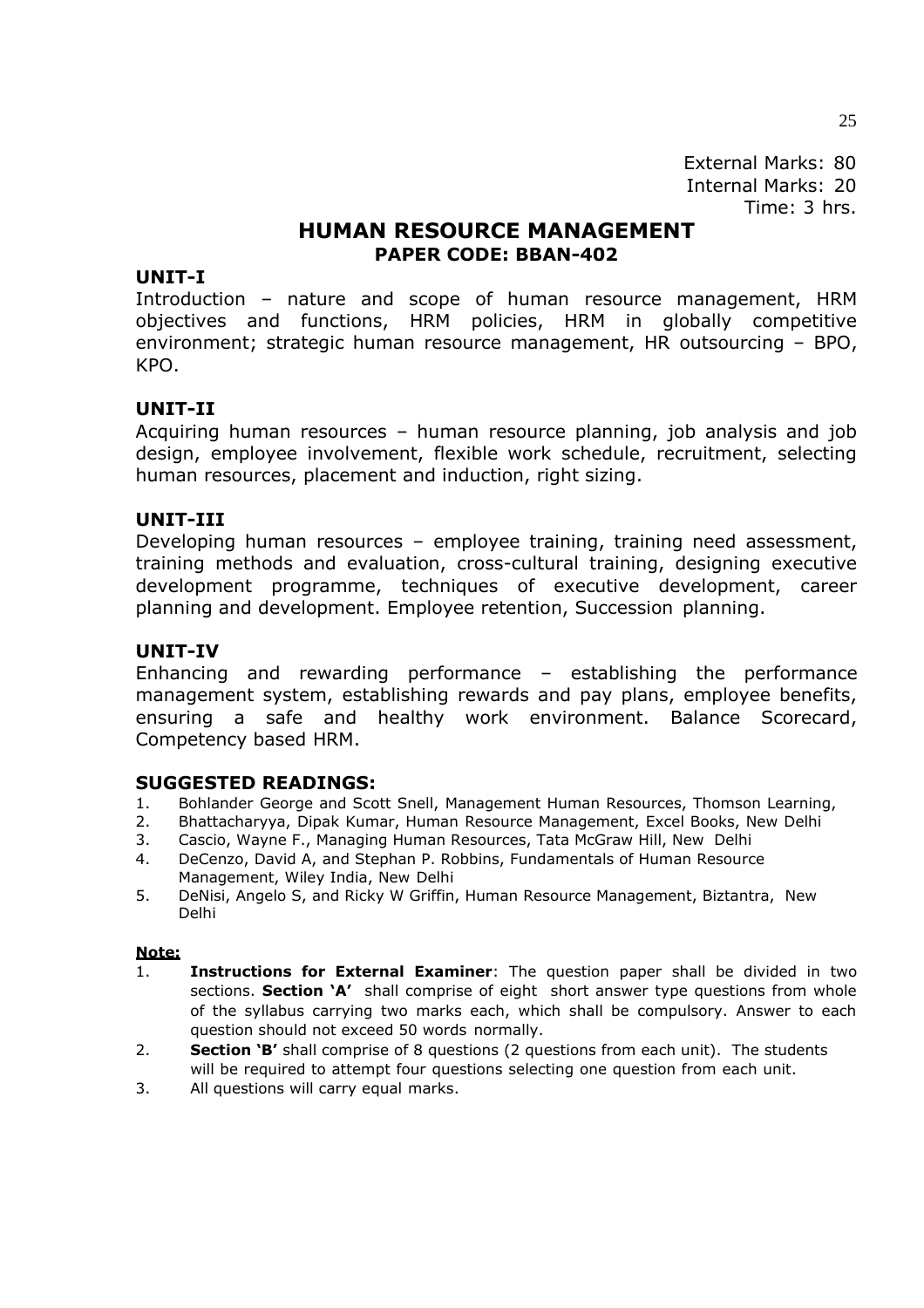# **BUSINESS RESEARCH METHODS PAPER CODE: BBAN-403**

### **UNIT-I**

Business Research – Meaning, types, managerial value of business research; theory and research – components, concept, constructs, definition variables, proposition and hypothesis, deductive and inductive theory; nature and process and importance of problem definition, purpose and types of research proposal, ingredients of research proposal.

### **UNIT-II**

Research Design – Meaning, classification and elements of research design, methods and categories of exploratory research, basic issues in experimental design, classification of experimental design; concept and their measurement, measurement scales.

### **UNIT-III**

Sample design and sampling procedure, determination of sample size, research methods of collecting primary data, and issues in construction of questionnaire.

### **UNIT-IV**

Statistical techniques of data analysis, nature and types of descriptive analysis, uni-variate and bivariate tests of statistical significance, meaning and types of research report, ingredients of research report.

### **SUGGESTED READINGS:**

- 1. Shekharan Uma, Business Research Methods, John Wiley Publications
- 2. Zikmud, Business Research Methods, Cenage Publications
- 3. Copper, Business Research Methods, Tata McGraw Hill

- 1. **Instructions for External Examiner**: The question paper shall be divided in two sections. **Section 'A'** shall comprise of eight short answer type questions from whole of the syllabus carrying two marks each, which shall be compulsory. Answer to each question should not exceed 50 words normally.
- 2. **Section 'B'** shall comprise of 8 questions (2 questions from each unit). The students will be required to attempt four questions selecting one question from each unit.
- 3. All questions will carry equal marks.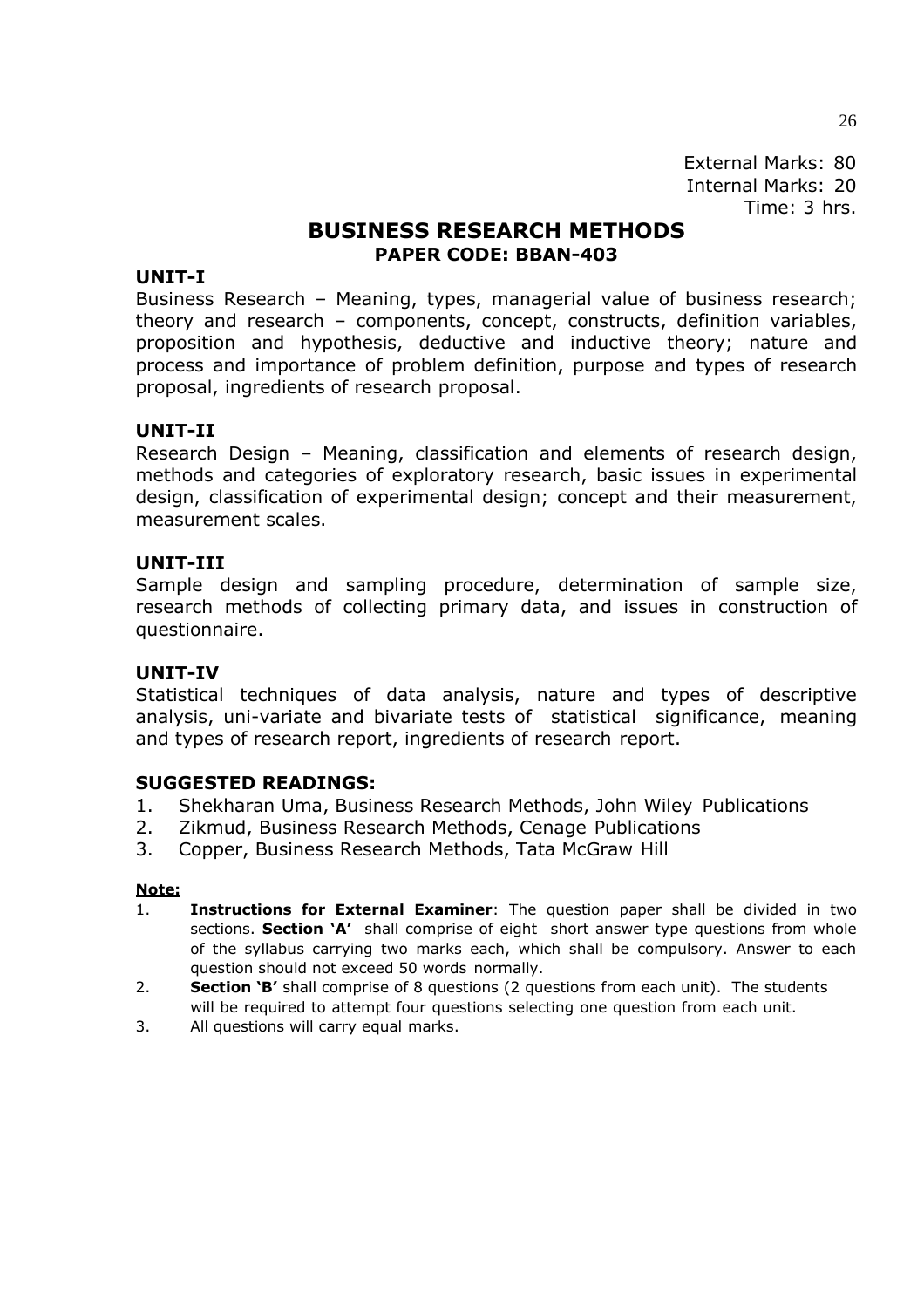# **BUSINESS LAWS PAPER CODE: BBAN-404**

#### **UNIT-I**

Law of contract: meaning and essentials of a valid contract; offer and acceptance; capacity to contract; consent and free consent; consideration; void agreements; quasi contract; different mode of discharge of contract; remedies for breech of contract.

#### **UNIT-II**

Purpose and meaning of the contract of the guarantee; kinds of guarantees; rights and obligations of creditors; rights, liabilities and discharge of surety; contract of indemnity; Definition of bailment and its kinds; duties and rights of a bailer and a bailey; rights and duties of a pledger and pledgee.

#### **UNIT-III**

Contract of agency; definition of agent and agency; creation of agency; duties and rights of agent and principal; principal's duties towards agents and third parties; termination of agency; power of attorney.

Law of sale of goods – definition and essential of a contract of sale, conditions and warrantees, passing of property in goods; performance of contract; right of unpaid sailor; remedies for breach of contract.

#### **UNIT-IV**

Negotiable instrument act – Meaning and essential elements of a negotiable instruments; types of negotiable instrument; holder and holder in due course; negotiation of negotiable instruments; dishonor of negotiable instruments. Meaning and scope of information technology act; digital signature; electronic governance; regulation of certifying authority; digital signature certificates; duties of subscribers; penalties adjudication and offences.

RTI Act 2005 : Purpose, Right to Information and Obligation of Public Authorities, Exemption from disclosure of information

#### **SUGGESTED READINGS:**

- 1. Kapoor, N.D., Business Law, Sultan Chand & Sons
- 2. Gulshan, S.S., Mercantile Law, Excel Books
- 3. Kuchhal, M.C., Mercantile Law, Vikas Publishing Pvt. Ltd.
- 4. Chadha, P.R., Business Law, Galgotia Publishing
- 5. Aggarwal, S.K., Business Law, Galgotia Publishing Company

6. Maheshwari S.N. & Maheshwari, Business Regulatory Framework, Himalaya Publishing House **Note:**

- 1. **Instructions for External Examiner**: The question paper shall be divided in two sections. **Section 'A'** shall comprise of eight short answer type questions from whole of the syllabus carrying two marks each, which shall be compulsory. Answer to each question should not exceed 50 words normally.
- 2. **Section 'B'** shall comprise of 8 questions (2 questions from each unit). The students will be required to attempt four questions selecting one question from each unit.
- 3. All questions will carry equal marks.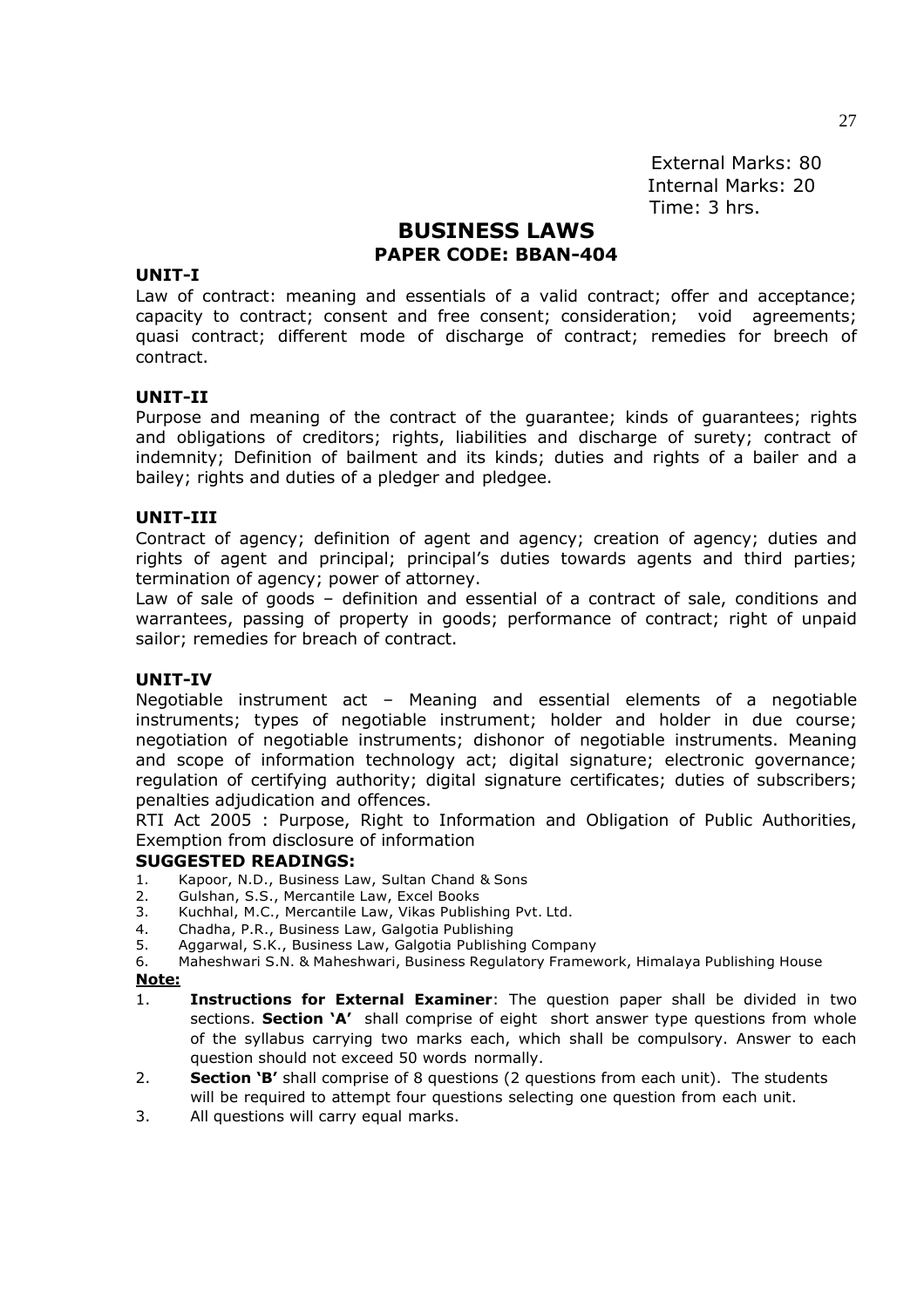External Marks: 50 Practical Marks: 50 Time: 3 hrs.

## **DATA BASE MANAGEMENT SYSTEM PAPER CODE: BBAN-405**

### **UNIT-I**

Introduction to data base management system – Data versus information, record, file; data dictionary, database administrator, functions and responsibilities; file-oriented system versus database system.

### **UNIT-II**

Database system architecture – Introduction, schemas, sub schemas and instances; data base architecture, data independence, mapping, data models, types of database systems.

### **UNIT-III**

Data base security – Threats and security issues, firewalls and database recovery; techniques of data base security; distributed data base.

### **UNIT-IV**

Data warehousing and data mining – Emerging data base technologies, internet, database, digital libraries, multimedia data base, mobile data base, spatial data base.

Lab: Working over Microsoft Access

### **SUGGESTED READINGS**

- 1. Navathe, Data Base System Concepts 3rd, McGraw Hill
- 2. Date, C.J., An Introduction to Data Base System 7ed, Addison Wesley
- 3. Singh, C.S., Data Base System, New Age Publications, New Delhi

- 1. **Instructions for External Examiner**: The question paper shall be divided in two sections. **Section 'A'** shall comprise of five short answer type questions from whole of the syllabus carrying two marks each, which shall be compulsory. Answer to each question should not exceed 50 words normally.
- 2. **Section 'B'** shall comprise of 8 questions (2 questions from each unit). The students will be required to attempt four questions selecting one question from each unit.
- 3. All questions will carry equal marks.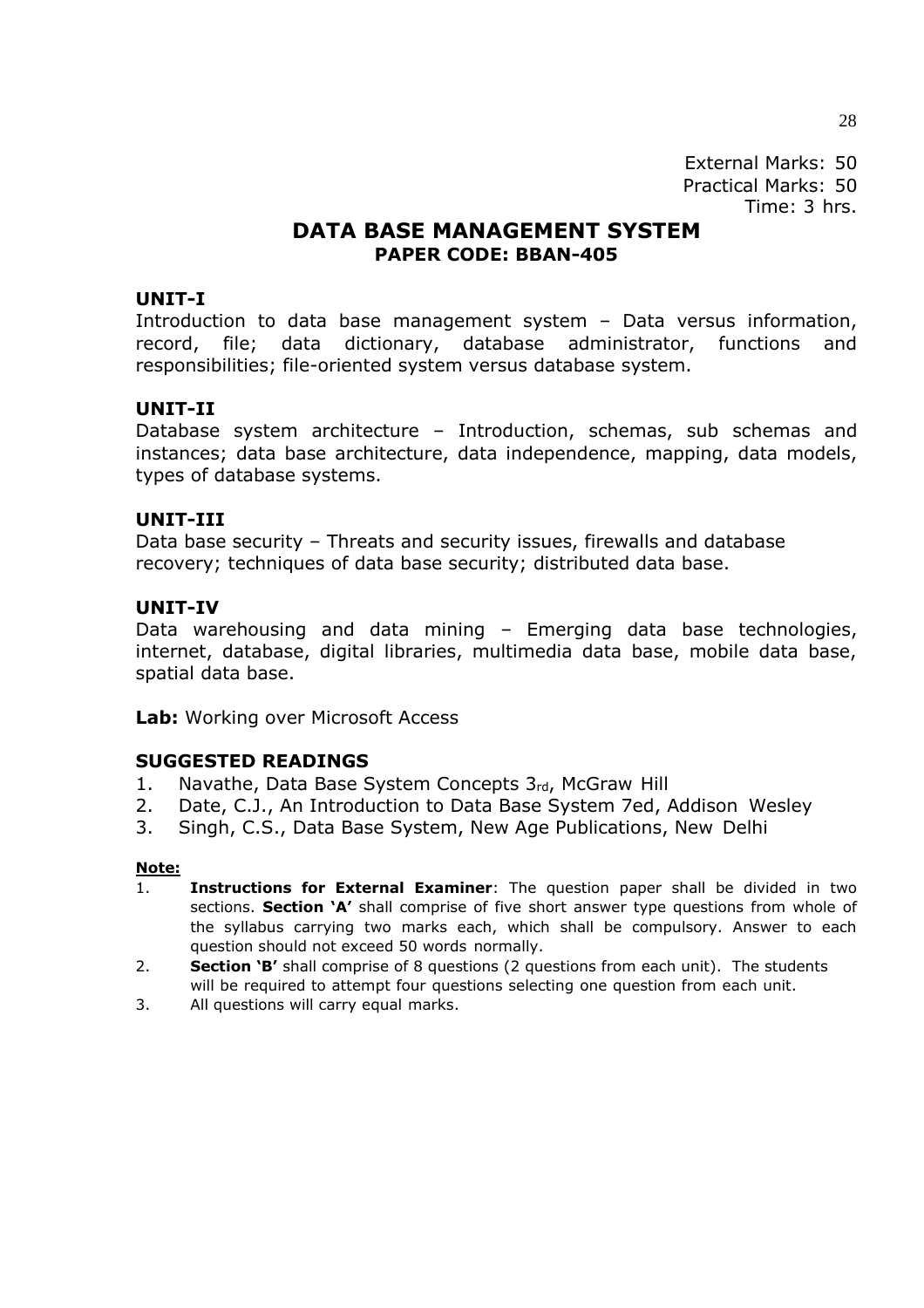# **HUMAN RIGHTS AND VALUES PAPER CODE: BBAN-406**

#### **Unit – I**

Concept of Human Rights, Indian and international perspectives of Human Rights, Evolution of Human Rights, Human Rights movements in India, Classification of Human Rights and Relevant Constitutional Provisions to Right to Life, Liberty and Dignity, Right to Equality, Right against Exploitation, Cultural and Educational Rights, Economic Rights, Political Rights and Social Rights.

#### **Unit – II**

Deprivation of Human Rights – Core Issues**:** Poverty, overpopulation, illiteracy, Problems of Unsustainable Development, Disadvantaged Groups – (a) Women (b) Children (c) Scheduled Castes and Scheduled Tribes (d) Homeless and Slum Dwellers (e) Physically and Mentally Handicapped f. Refugees and Internally Displaced Persons.

#### **Unit-III**

Redressal Mechanisms for Human Rights Violations: Violation of Human Rights by State. Violation of Human Rights by Individuals and groups, Nuclear Weapons and terrorism. Government systems for Redressal, Judiciary, National Human Rights Commission and other Statutory Commissions, Media Advocacy, Creation of Human Rights Literacy and Awareness.

#### **Unit – IV**

Concept of Human Values: Aim of education and value education; Evolution of value oriented education; Concept of Human values; types of values; Components of value education. Character Formation Towards Positive Personality - Truthfulness, Sacrifice, Sincerity, Self-Control, Altruism, Tolerance, Scientific Vision; Value Education towards National and Global Development, National Integration and international understanding.

#### **Suggested Readings:**

- 1. Alam, Aftab ed., *Human Rights in India: Issues and Challenges* (New Delhi: Raj Publications, 1999)
- 2. Bajwa, G.S. and D.K. Bajwa, *Human Rights in India: Implementation and Violations* (New Delhi : D.K. Publishers, 1996)
- 3. Grose. D. N "*A text book of Value Education'* New Delhi (2005) Dominant Publishers and Distributors
- 4. Mani, V.S., *Human Rights in India: An Overview* (New Delhi: Institute for the World Congress on Human Rights, 1998)
- 5. NHRC, *Know Your Rights Series* (2005)
- 6. NHRC, *Human Rights Education for Beginners* (2005)
- 7. NHRC, *Discrimination Based on Sex, Caste, Religion and Disability* (2004)
- 8. Ruhela S. P "*Human Value and Education"* New Delhi Sterling publishers<br>9. Singh, B.P. and Sehgal, (ed.) Human Rights in India: Problems and Perspecti
- 9. Singh, B.P. and Sehgal, (ed.) *Human Rights in India: Problems and Perspectives* (New Delhi: Deep and Deep, 1999)
- 10. Yogesh Kumar Singh and Ruchika Nath '*Value Education*" New Delhi (2005) A. P. H Publishing Corporation

- 1. **Instructions for External Examiner**: The question paper shall be divided in two sections. **Section 'A'** shall comprise of eight short answer type questions from whole of the syllabus carrying two marks each, which shall be compulsory. Answer to each question should not exceed 50 words normally.
- 2. **Section 'B'** shall comprise of 8 questions (2 questions from each unit). The students will be required to attempt four questions selecting one question from each unit.
- 3. All questions will carry equal marks.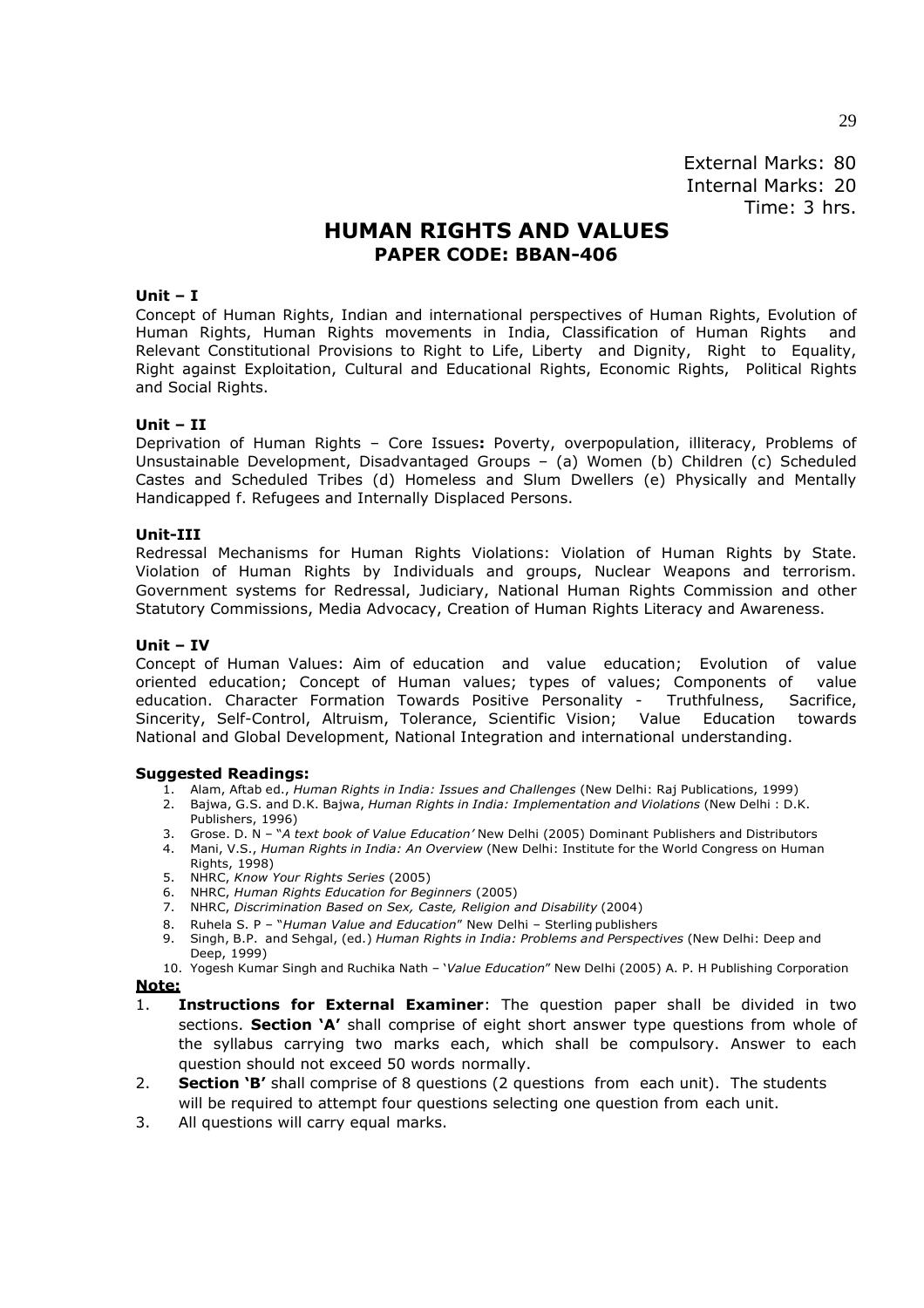# **INCOME TAX PAPER CODE: BBAN-601**

## **UNIT-I**

Basic concepts of income tax, residential status and tax incidence, income exempted from tax.

# **UNIT-II**

Income from salaries, income from house property and income from profits and gains of business and profession.

# **UNIT-III**

Income from capital gains, income from other sources, set off and carry forward of losses, clubbing of income, deduction of tax at source.

# **UNIT-IV**

Deductions from gross total income, assessment of individuals.

# **SUGGESTED READINGS:**

- 1. Malhotra H.C., Income Law and Practice, Sahitya Bhawan Publication
- 2. Singhania V.K, Student Guide to Income Tax, Taxmann's Publication
- 3. Lal B.B., Income Tax Law and Practice

- 1. **Instructions for External Examiner**: The question paper shall be divided in two sections. **Section 'A'** shall comprise of eight short answer type questions from whole of the syllabus carrying two marks each, which shall be compulsory. Answer to each question should not exceed 50 words normally.
- 2. **Section 'B'** shall comprise of 8 questions (2 questions from each unit). The students will be required to attempt four questions selecting one question from each unit.
- 3. All questions will carry equal marks.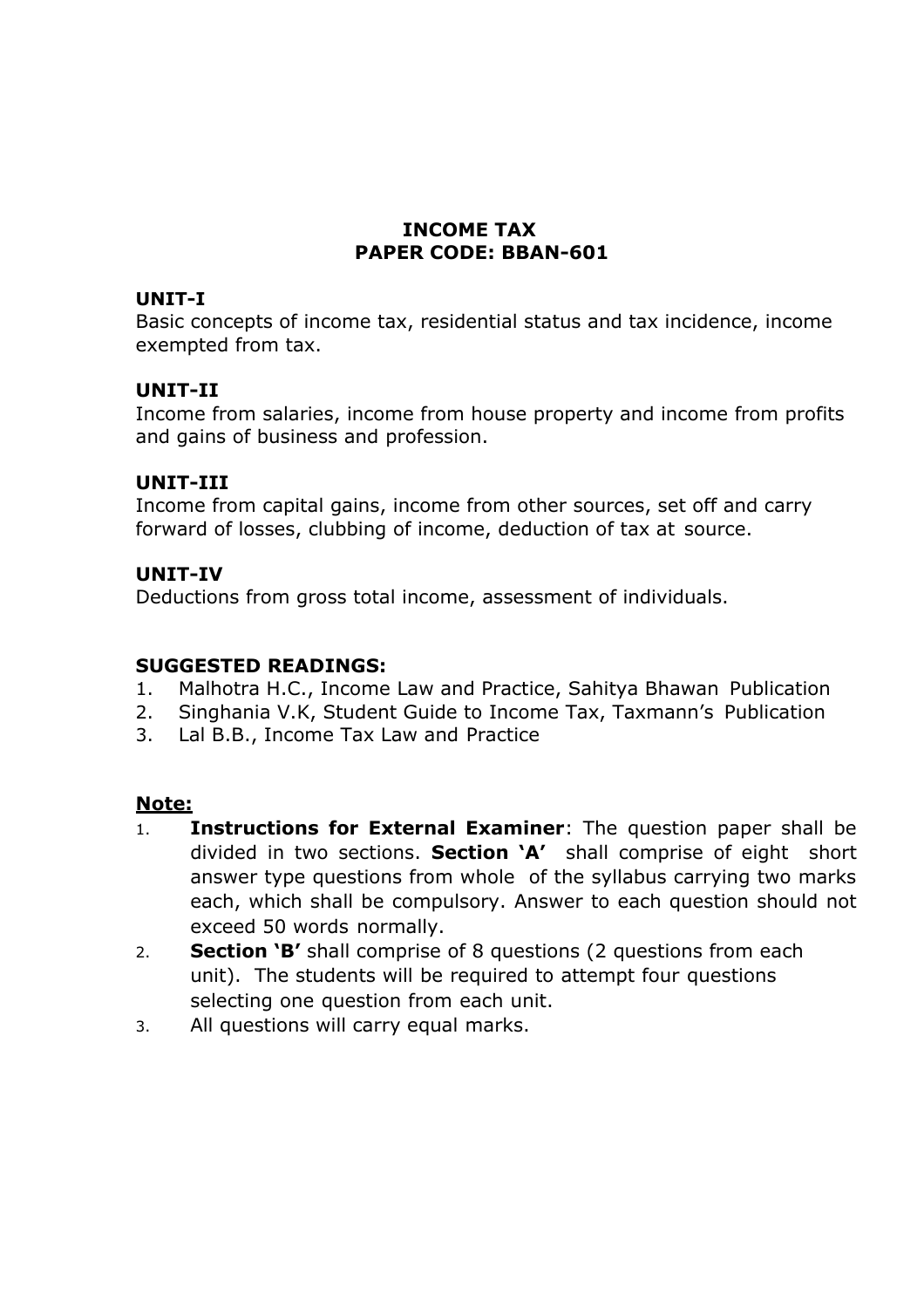# **SYSTEM ANALYSIS AND DESIGN PAPER CODE: BBAN-602**

### **UNIT-I**

Introduction to analysis and design: - System and it characteristics, components, environment and classification, SDLC, Case tools for analyst, role of system analyst, ER data models, feasibility study – economic, technical, operational.

### **UNIT-II**

Design of Application: - DFDs, form design, screen design, report design, structure chart, data base definition, equipment specification and selection, personnel estimates, I-O design.

### **UNIT-III**

Implementation:- data dictionary, decision tables, decision trees, logical design to physical implementation.

### **UNIT-IV**

Introduction to distributed data processing and real time system:- evaluating distributing system, designing distributed data base, event based real time analysis tools, state transition diagrams.

### **SUGGESTED READINGS:**

- 1. James A., Analysis and Design of Information System, McGraw Hill
- 2. Len, Fertuck, System Analysis and Design, McGraw Hill
- 3. Powers, Cray, System Analysis and Design, McGraw Hill
- 4. Elias, M., System Analysis and Design, Prentice Hall of India

- 1. **Instructions for External Examiner**: The question paper shall be divided in two sections. **Section 'A'** shall comprise of eight short answer type questions from whole of the syllabus carrying two marks each, which shall be compulsory. Answer to each question should not exceed 50 words normally.
- 2. **Section 'B'** shall comprise of 8 questions (2 questions from each unit). The students will be required to attempt four questions selecting one question from each unit.
- 3. All questions will carry equal marks.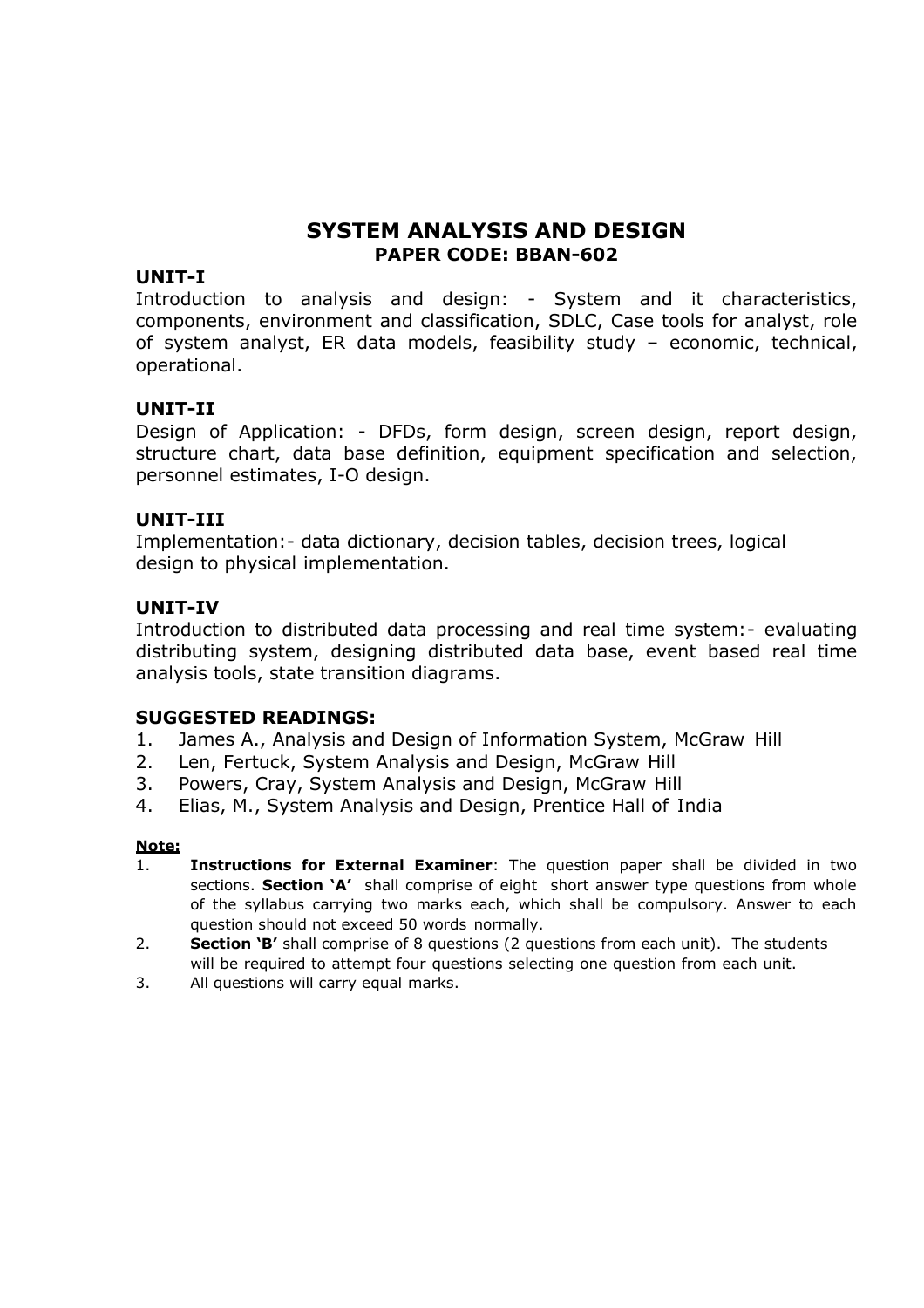# **FOUNDATIONS OF INTERNATIONAL BUSINESS PAPER CODE: BBAN-603**

### **UNIT-I**

Types of international business; basic structure of international business environment; risk in international business; motives for international business; barriers to international business; global trading and financial system – an overview.

### **UNIT-II**

Foreign market entry modes; factors of country evaluation and selection; decisions concerning foreign direct and portfolio investment; control methods in international business.

### **UNIT-III**

Basic foreign manufacturing and sourcing decisions; product and branding decisions for foreign markets; approaches to international pricing; foreign channel and logistical decisions.

### **UNIT-IV**

Accounting differences across countries; cross cultural challenges in international business; international staffing and compensation decisions; basic techniques of risk management in international business.

### **SUGGESTED READINGS:**

- 1. Daniels, J.D., and H.L. Radebaugh, International Business: Environment and operations, Pearson Education, New Delhi
- 2. Hill, Charles W.L., International Business, Tata McGraw Hill, New Delhi
- 3. Sharan, V., International Business: Concept, Environment and Strategy, Pearson Education, New Delhi
- 4. Bennett, Roger, International Business, Pearson Education, New Delhi

- 1. **Instructions for External Examiner**: The question paper shall be divided in two sections. **Section 'A'** shall comprise of eight short answer type questions from whole of the syllabus carrying two marks each, which shall be compulsory. Answer to each question should not exceed 50 words normally.
- 2. **Section 'B'** shall comprise of 8 questions (2 questions from each unit). The students will be required to attempt four questions selecting one question from each unit.
- 3. All questions will carry equal marks.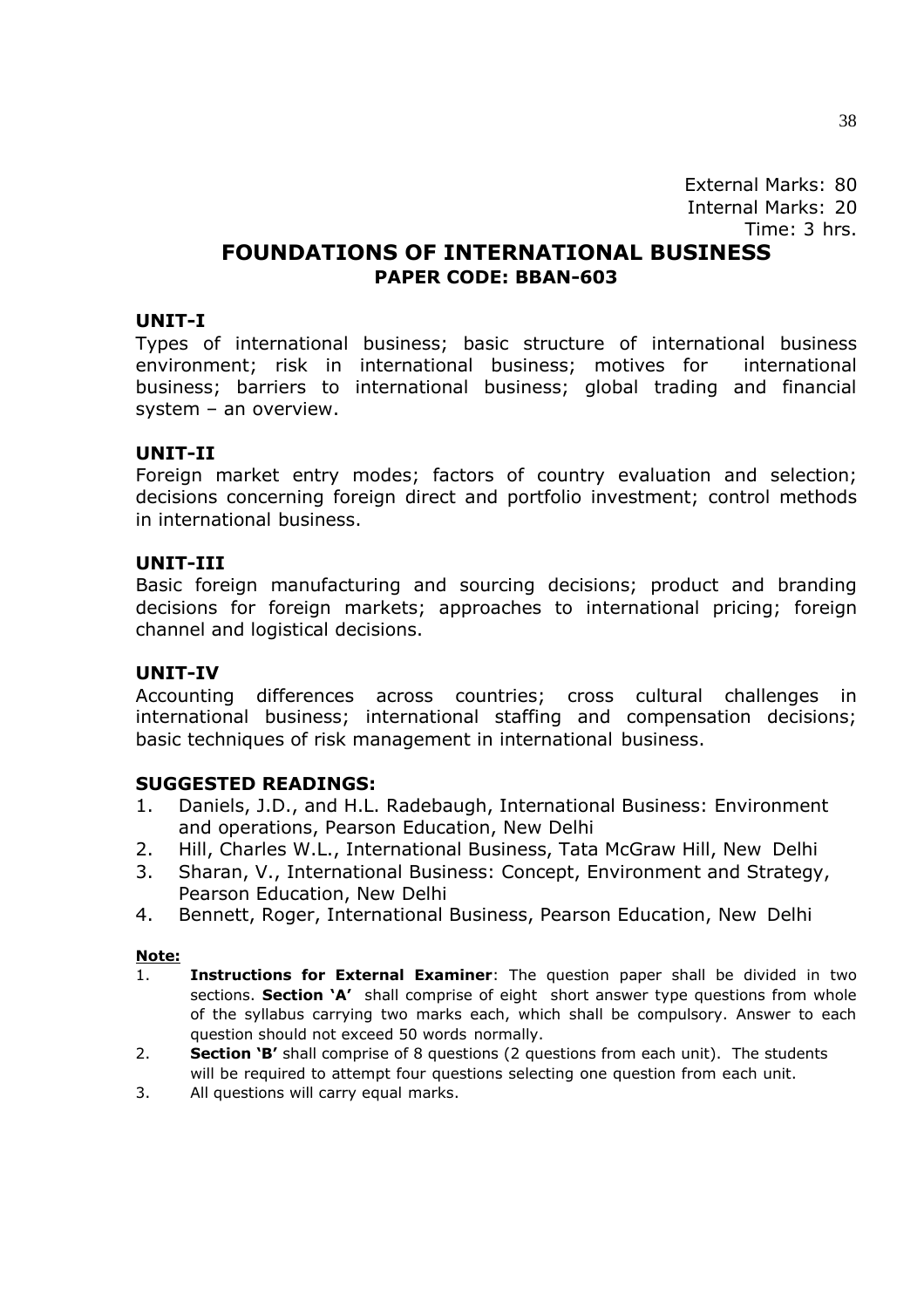## **CONSUMER PROTECTION PAPER CODE: BBAN-604**

### **UNIT-I**

Concept and types of consumer, need for consumer protection; approaches to consumer protection; consumer buying motives; doctrines of caveat emptor and caveat venditor; concept of consumer's sovereignty; basic consumer rights.

### **UNIT-II**

Measures for consumer protection in India; basic provisions of the Consumer Protection Act.(CPA)1986; organizational set up for consumer protection under CPA; procedure of filing a complaint; relief available.

### **UNIT-III**

Competition Act – Provisions relating to consumer protection; Role of voluntary consumer organizations; formation and registration of a voluntary consumer organization, business self-regulation, consumer awareness – role of media and government.

### **UNIT-IV**

Recent developments in consumer protection movement; consumer information and knowledge as means of protection; sources of consumer information, ethical marketing as an instrument of consumer protection, Role of Advertising Standard Council of India in consumer protection.

### **SUGGESTED READINGS:**

- 1. Aaker and Day (eds.), Consumerism: Search for the Consumer Interest
- 2. Gulshan, Consumer Protection and Satisfaction: Legal and Managerial Dimensions
- 3. Aggarwal, Consumer Protection in India
- 4. Verma Y.S. and C. Sharma, Consumerism in India, Anamika Prakashan, Delhi

- 1. **Instructions for External Examiner**: The question paper shall be divided in two sections. **Section 'A'** shall comprise of eight short answer type questions from whole of the syllabus carrying two marks each, which shall be compulsory. Answer to each question should not exceed 50 words normally.
- 2. **Section 'B'** shall comprise of 8 questions (2 questions from each unit). The students will be required to attempt four questions selecting one question from each unit.
- 3. All questions will carry equal marks.